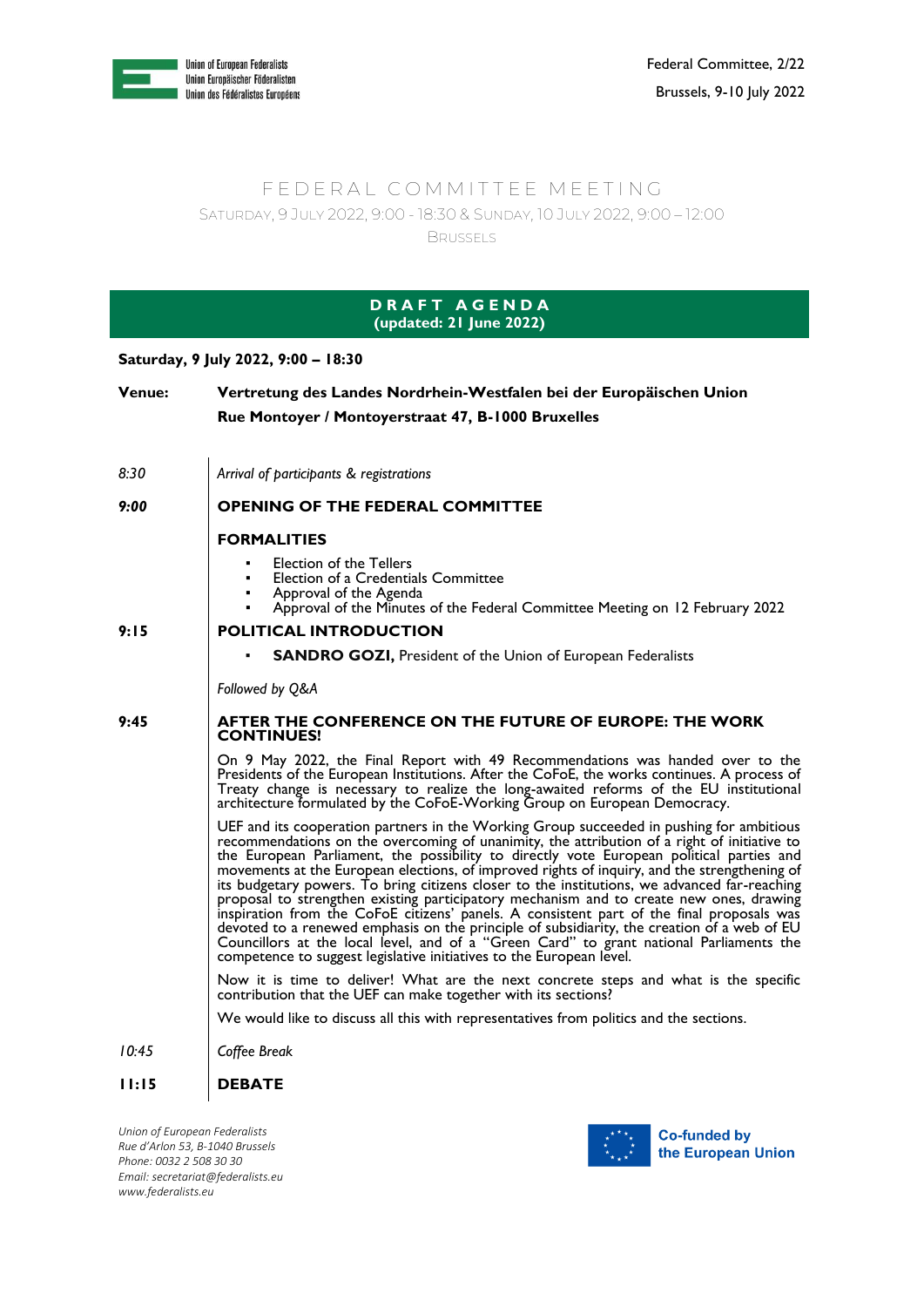

| 12:15  | <b>ACTIVITY REPORT</b><br><b>ANNA ECHTERHOFF, Secretary General of the Union of European Federalists</b>                                                                                                                                                                                                                                                                                                                                                                                                                                                                                                                                                                                                                                                                                                                              |
|--------|---------------------------------------------------------------------------------------------------------------------------------------------------------------------------------------------------------------------------------------------------------------------------------------------------------------------------------------------------------------------------------------------------------------------------------------------------------------------------------------------------------------------------------------------------------------------------------------------------------------------------------------------------------------------------------------------------------------------------------------------------------------------------------------------------------------------------------------|
|        | Followed by Q&A                                                                                                                                                                                                                                                                                                                                                                                                                                                                                                                                                                                                                                                                                                                                                                                                                       |
|        | Decision Point: Approval of the Activity Report                                                                                                                                                                                                                                                                                                                                                                                                                                                                                                                                                                                                                                                                                                                                                                                       |
| 13:00  | Lunch Break                                                                                                                                                                                                                                                                                                                                                                                                                                                                                                                                                                                                                                                                                                                                                                                                                           |
| 14:00  | <b>REPORT ON THE FINANCIAL SITUATION</b><br><b>DOMINIQUE OSTYN, Treasurer of the Union of European Federalists</b><br><b>REPORT OF THE COMMITTEE OF AUDITORS</b><br><b>CHRISSOPIGHI BRAILA and ROLAND HÜHN, Internal Auditors of the</b><br>Union of European Federalists<br>Followed by Q&A                                                                                                                                                                                                                                                                                                                                                                                                                                                                                                                                          |
|        | Decision Point: Approval of the Accounts 2021                                                                                                                                                                                                                                                                                                                                                                                                                                                                                                                                                                                                                                                                                                                                                                                         |
| l 4:45 | <b>MEETING OF THE POLITICAL COMMISSIONS - Part I</b><br>Political Commission 1: Institutional Affairs (CoFoE, Democracy)<br>٠<br>Chair: Julian Plottka; Rapporteur: Giulia Rossolillo<br>Political Commission 2: Rule of Law, Values & European Cohesion<br>Chair: Léonie Martin; Rapporteur: Eszter Nagy<br><b>Political Commission 3: Foreign Affairs &amp; Security</b><br>٠<br>Chair: Carlo Maria Palermo; Deputy Chair: Prof. Dimitrios Triantaphyllou;<br>Rapporteurs: Wolfgang Wettach and Laura Tatarelyte<br>Political Commission 4: Economic, Fiscal Policies & Social Policies<br>٠<br>Chair: Luca Lionello; Rapporteurs: Domènec Ruiz Devesa and Markus Ferber<br><b>Political Commission 5: Digitalisation, Climate &amp; Biodiversity</b><br>٠<br>Chair: Eva Lichtenberger; Rapporteurs: Birgit Wille and Ophélie Omnes |
| 16:00  | Coffee Break                                                                                                                                                                                                                                                                                                                                                                                                                                                                                                                                                                                                                                                                                                                                                                                                                          |
| 16:30  | <b>MEETING OF THE POLITICAL COMMISSIONS - Part II</b>                                                                                                                                                                                                                                                                                                                                                                                                                                                                                                                                                                                                                                                                                                                                                                                 |
| 17:30  | REPORT ON THE ACTIVITIES BY JEF AND WFM                                                                                                                                                                                                                                                                                                                                                                                                                                                                                                                                                                                                                                                                                                                                                                                               |
| 18:30  | <b>END OF THE MEETING</b>                                                                                                                                                                                                                                                                                                                                                                                                                                                                                                                                                                                                                                                                                                                                                                                                             |
|        | Meeting of the Resolution Committee                                                                                                                                                                                                                                                                                                                                                                                                                                                                                                                                                                                                                                                                                                                                                                                                   |
| 20:30  | Common Dinner (tbc)                                                                                                                                                                                                                                                                                                                                                                                                                                                                                                                                                                                                                                                                                                                                                                                                                   |